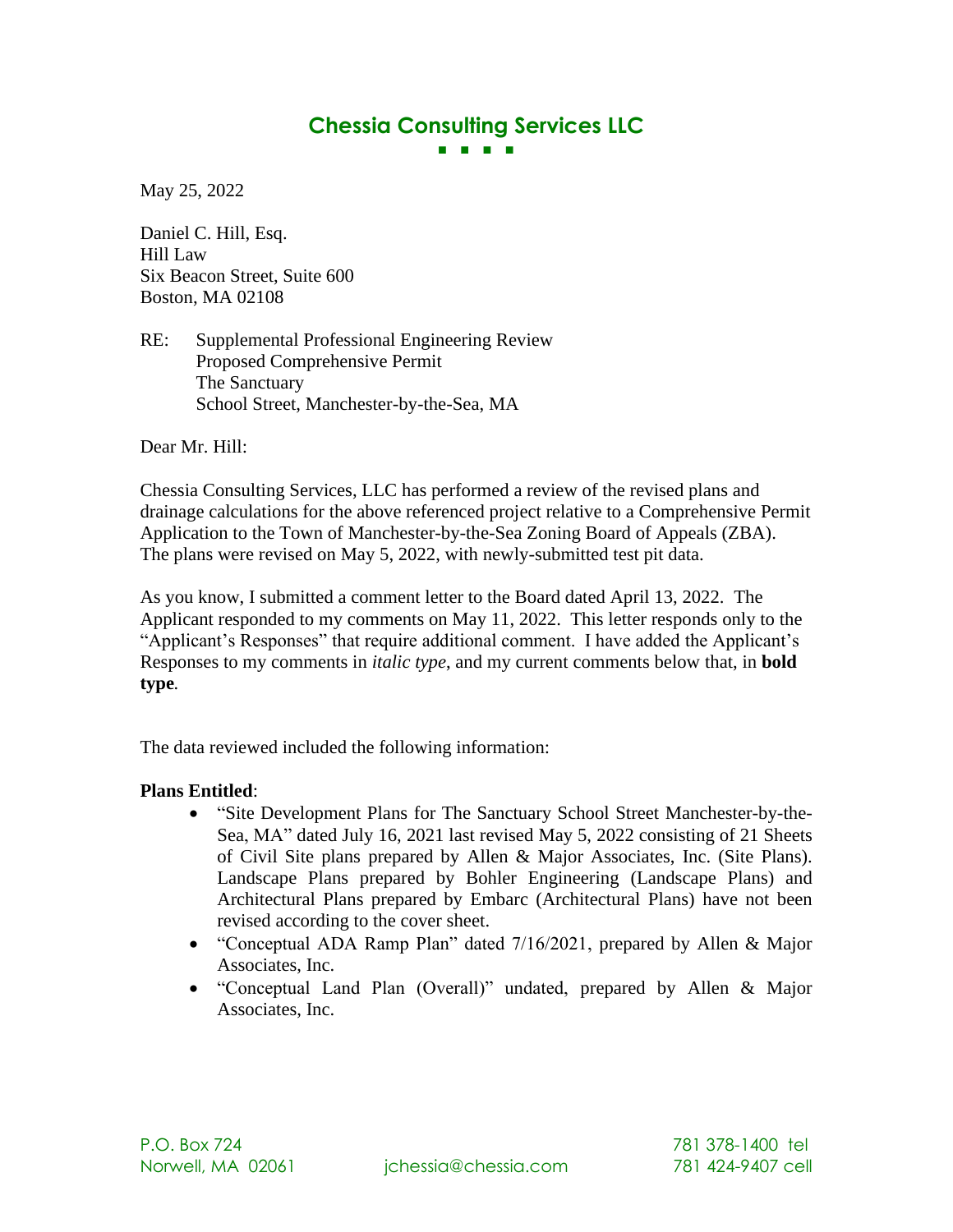## **Supporting Data:**

- The Sanctuary at Manchester by the Sea, Manchester by the Sea, MA Application for a Comprehensive Permit Submitted To: Manchester by the Sea Zoning Board of Appeals, undated on the Cover Sheet. *Previously submitted.*
- "Drainage Report Site Development The Sanctuary at Manchester by the Sea Manchester-by-the-Sea, MA" dated 7/16/2021 revised 05/08/2022 prepared by Allen & Major Associates, Inc.
- Response Chessia Consulting Services, LLC letter dated April 13, 2021(sic) including comments from SLV inserted into the letter.
- Preliminary Narrative to Snow Storage dated March 24, 2022.
- Letter from SLV discussing proposed sewer system extension to the project site.
- Table of Waivers from Zoning Bylaw dated March 23, 2022.

#### **1. Existing Conditions – the Project Site**

5. Based on the testing performed over a limited portion of the site, soils are deeper and have a higher hydraulic conductivity, than assumed for drainage runoff calculations. The Report claims that since they did not test other areas, they used the most restrictive and highest runoff potential soil assumptions. This is not consistent with on-site testing performed. It is recommended that additional testing be performed on site to both establish the soil conditions overall and any potential for infiltration at other locations. I recommend that the ZBA request that an agent of the Town witness any future testing proposed and that any testing be performed by a Soil Evaluator licensed in the Commonwealth of Massachusetts.

#### *Applicant's Response 5/11/22:*

*The applicant has updated the drainage report model to include the areas with*  higher hydraulic conductivity. The applicant has provided sufficient test pit *information to confirm the soils for the drainage runoff calculations. The currently non-accessible areas of steep outcrops and the low poor drainage areas are correctly modeled as HSG D. The applicant is not proposing any additional test pits at this time. All test pits were performed by Soil Evaluator licensed in the Commonwealth of Massachusetts as noted on the soil logs. In addition, the soil logs performed on 11/18 & 11/19/2020 were witnessed by Paul Blain a senior hydrologist with the MassDEP. The applicant will be conducting additional soil testing post permitting when the entire site is characterized as part of the preparation of construction documents.* 

#### **Chessia Comment 5/24/22:**

**Partially addressed. Although the runoff curve number was appropriately adjusted in locations where test pits revealed permeable soils, more test pits should be excavated across the site given the variable soils and topography to better characterize recharge rates for the HydroCAD modeling. The Response**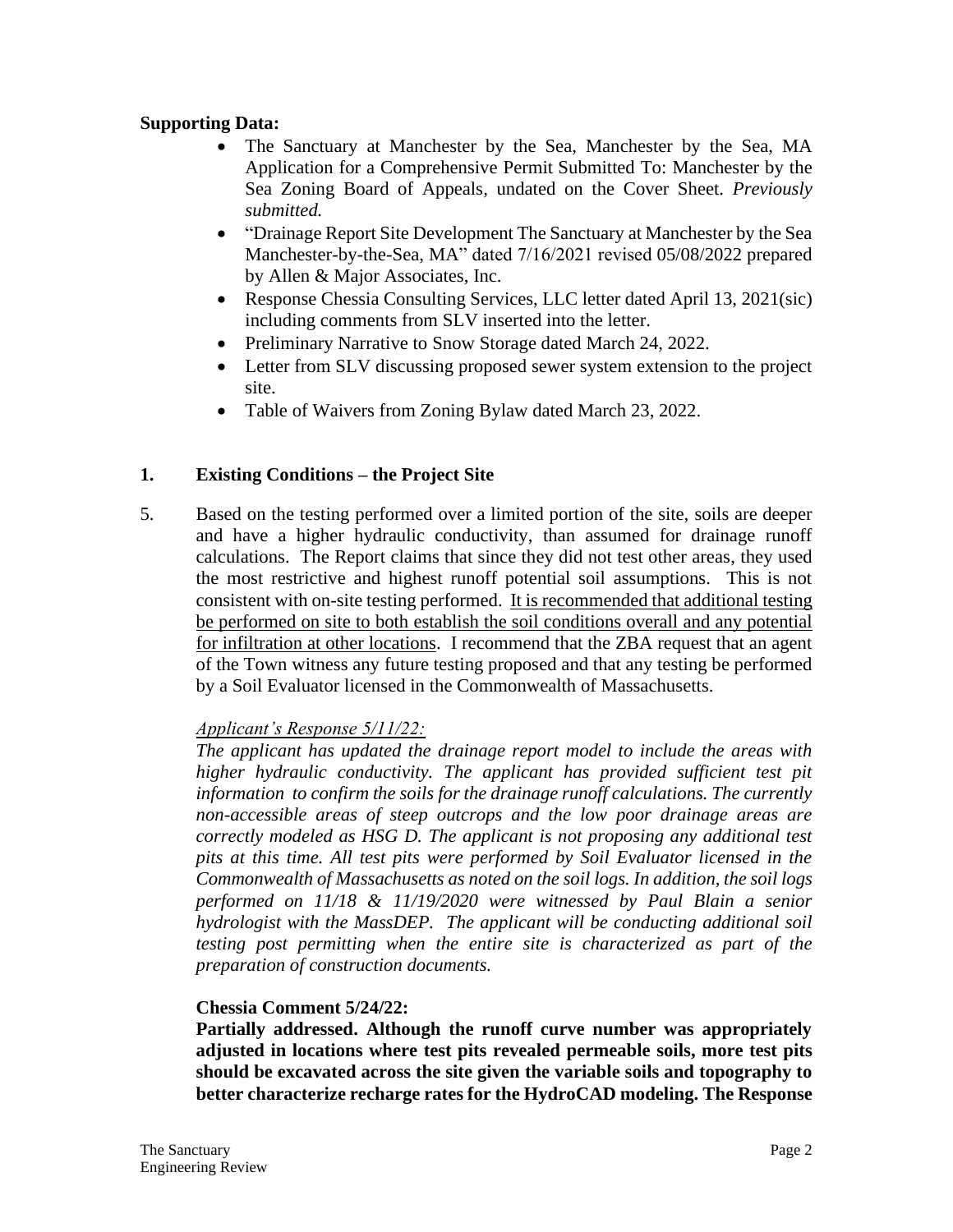**states that they will test other areas later but since this is a critical aspect of the entire design the basis for the soils should be determined prior to issuance of a Comprehensive Permit.** 

# **II. The Proposed Project**

7. Water Utilities - The plans indicate that water would be brought to the site from School Street and an extension of over a mile in length, including the on-site portion, would be required to connect to the existing water main. The capacity of existing water main feeding the proposed system should be determined as part of this Application.

*Per discussions with the Town DPW and information provided by the municipality, the Town has adequate capacity to service this project. The applicant is continuing to work with the DPW to assess infrastructure needs specific to the proposed project.* 

**Comment remains. Although the Response states that the municipality has the capacity to serve the project, this project does not propose a simple connection to the existing system. It is proposed to implement an expansion of the served area by installing nearly 3,700 feet of new pipe together with a booster station and on-site service and fire protection pipes. Further, given that the water line extension would occur on the outer reaches of the existing distribution system, there is cause for concern that water pressure may be not be adequate. When a simple water service connection is proposed, a flow test can usually be accomplished by opening a nearby hydrant. That is not possible here. The Board should require a professionally-prepared water capacity analysis that models the predicted water pressure at the project site. See Comment 12 below.**

8. Sewer Utilities – The revised submittal proposes an extension to the existing sanitary sewer system. The plans indicate a proposed pumping station on-site with a force main proposed in School Street. The application does not include any information on the proposed extension other than the force main label, and although it is stated that the treatment plant has capacity, the capacity of existing sewer mains at the tie in point should also be determined as part of this Application.

*Per discussions with the Town DPW and information provided by the municipality, the Town has adequate capacity to service this project. The applicant is continuing to work with the DPW to assess infrastructure needs specific to the proposed project.*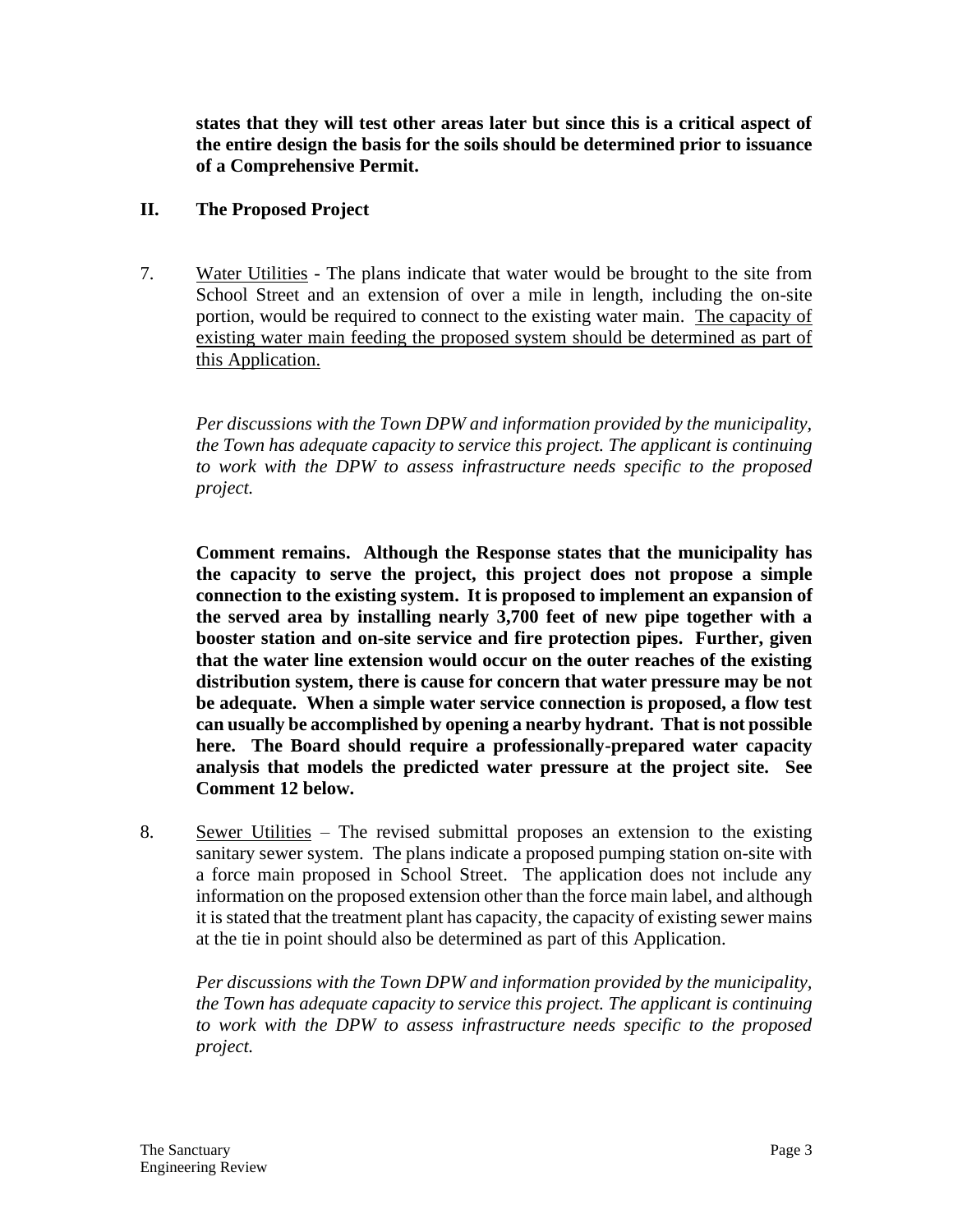**Comment remains. Although the Response states that the municipality has the capacity to serve the project, this project does not propose a simple connection to the existing system. It is proposed to implement an expansion of the served area by installing approximately 3,400 feet of new pipe together with a pump station and on-site collection system. It was disclosed at the last Board hearing that a sewer capacity analysis will not be available to the Board for review until after it needs to close the public hearing under Chapter 40B regulations. Given that the Applicant only recently changed its wastewater arrangements from an on-site system to a municipal sewer extension, it is unreasonable for the Applicant to refuse to extend the public hearing deadline to accommodate a peer review of the sewer extension plans, including an evaluation of the capacity of the existing municipal system.**

9. Stormwater Utilities – The Stormwater design has been revised to have one subsurface infiltration system and two open bio-retention/rain gardens. The collection system includes standard catch basins with storm sewers and manholes as well as proprietary treatment units with a swale proposed along one side of the road to collect slope and walkway runoff. There is also a roof drainage collection system, listed as TBD (to be determined). The sizing of the collection system should be done at this stage with a performance requirement given to the mechanical engineer that is designing the roof collection system, as the entire roof in all storms is assumed to connect to the subsurface system. The Utility Plan indicates that gas, electric and cable services are available in School Street and would be extended into the site along the access drive.

# *The Response does not take exception to the above.*

**I note that the roof drainage pipe system has been sized, the building design will need to address the collection system sizing.**

#### **III. General Design Comments**

10. Steep Slopes and Walls – The site has extremely steep slopes and shallow depth to ledge based on a review of available data. There are proposed retaining walls up to 28 feet high. Some walls are within 5 feet of the property line. Some of these walls are proposed to be installed on existing slopes of steeper than 3:1. There are sections with up to three terraced walls with a total height of up to 42 feet. The details on the plans indicate modular block walls with geotextile reinforcing tying back into the slope. It is not specified how far back the reinforcing will extend. There are utilities including water, wastewater leaching and stormwater infiltration close to these walls. It should be demonstrated to the Board that the design is feasible for these walls on this Site as they are an integral part of the plan.

*As is standard practice, the applicant will prepare stamped retaining wall design plans for the review by the building department as part of the building permit application.*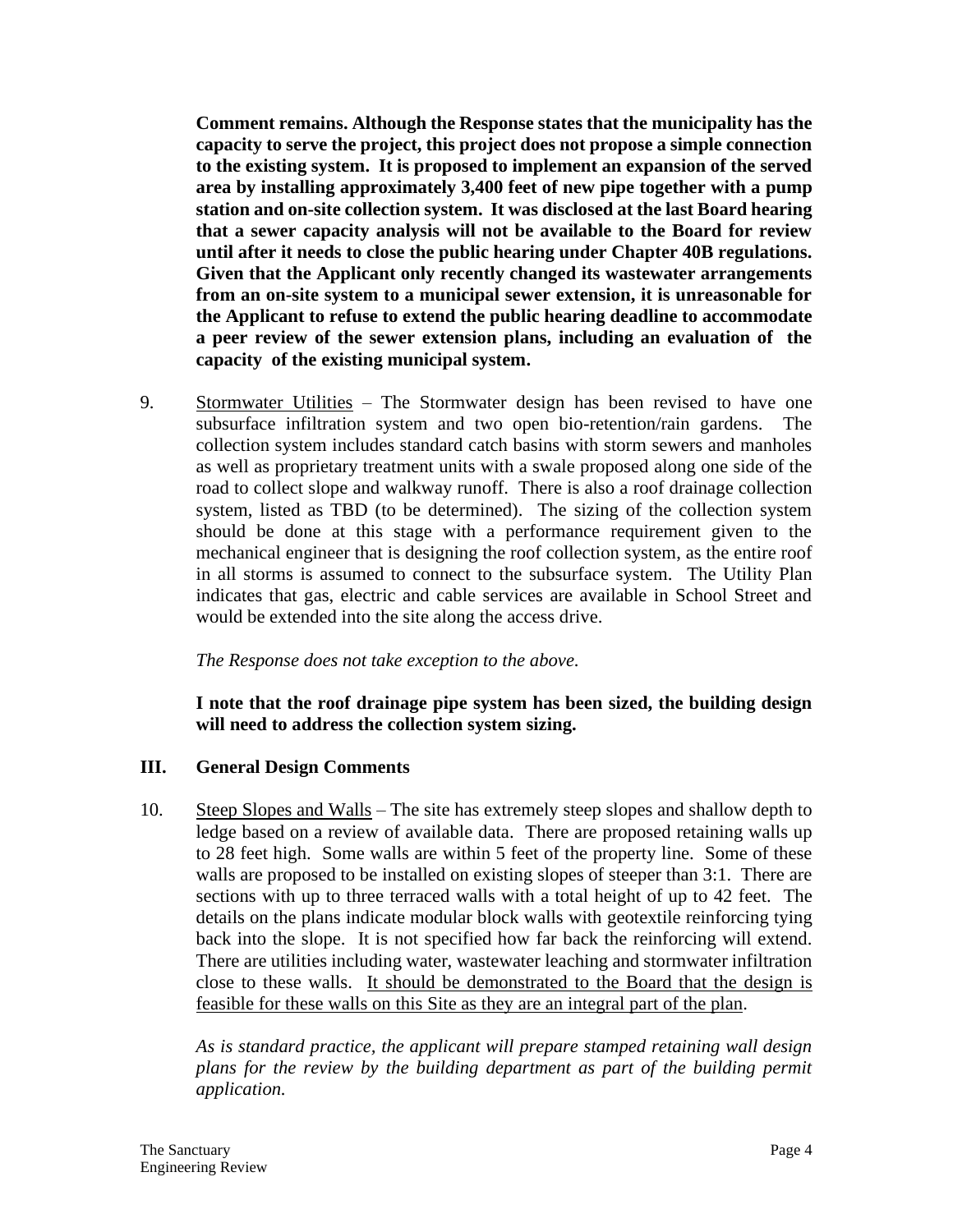**The Response states that retaining wall plans will be submitted with the building permit application. This may be reasonable for some sites, but it is not unreasonable for the Board to have an understanding of the feasibility of the proposed walls given the unusual heights and conceptual design here. Fully engineered stamped drawings may not be required but sufficient detail to determine the feasibility of the proposal should be submitted to the Board.**

11. Foundation Drain - The plans include a detail of a foundation drain but do not indicate where this drain is proposed to discharge. Foundation drains for a building area this large can have significant flows depending upon groundwater conditions, etc. The foundation drain outlet(s) should be indicated on the plans and designed for outlet protection and impacts from this system assessed.

*The building is located on the top of the hill and has been designed to provide positive pitch away from the building. It is unlikely to encounter any significant flows and require a foundation drain. If required, all building foundation drains will be tied into the onsite infiltration system.*

**The Response states that if required the building foundation drain would be connected to the stormwater infiltration system. This is not an acceptable design; if there is groundwater flow to the infiltration system, it will impact capacity and functionality. Infiltration systems for stormwater are designed to fill and drain, and dry out between storms. A steady flow of groundwater will interfere with that function.**

# **IV. Water Supply**

12. It is proposed to construct over a mile of dead-end water main to service the Site. The pipe is proposed to be 8-inch ductile iron. There is no data on the available flow, pressure, etc. to determine if this proposal meets Massachusetts DEP water supply requirements. In addition, the project proposes five (5) on-site fire hydrants. Flow testing and hydraulic analysis of the proposed system should be performed to determine that the project will be able to meet requirements for safe pressure and flow both for domestic use and fire protection.

*The applicant is proposing an onsite booster pump to meet the requirements for safe pressure and flow for both domestic use and fire protection. The boosted pump design and approval is under the jurisdiction of the MassDEP with review by the Town DPW. That review and approval process cannot begin until a local approval for a project has been obtained.*

**Comment remains. This is not a particularly onerous task to perform. Final designs may not be required but a general understanding of what is being**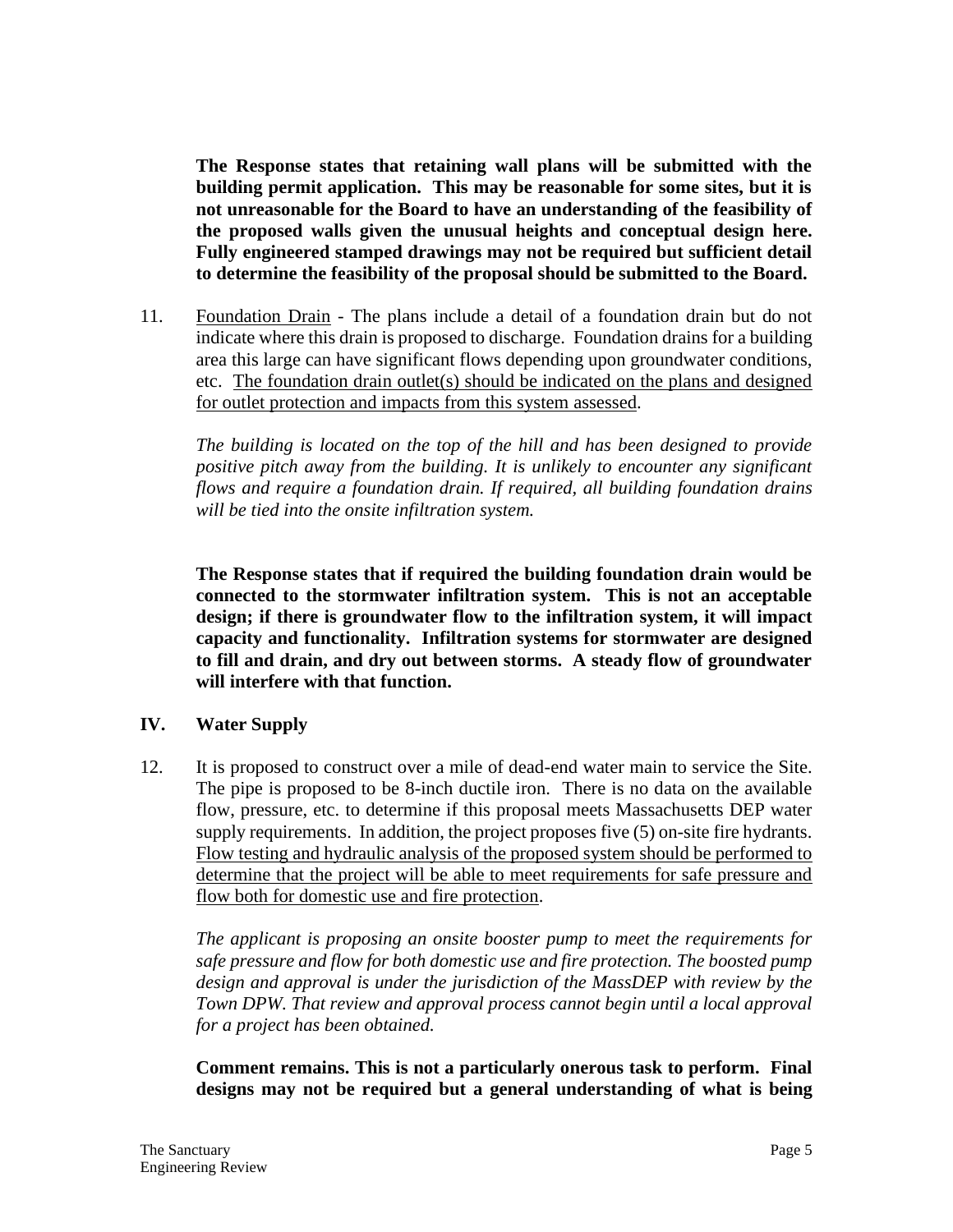**proposed and a demonstration of viability should be provided to the Board, as it would if the Applicant were not operating under Chapter 40B and were seeking Water Division approval of a water service extension and connection. This is a local permit that is subsumed within the comprehensive permit, and therefore the Board has jurisdiction to review these details.**

13. The DPW should comment on the suitability of the proposed dead-end water main to meet DEP requirements. Long dead-end water mains can be problematic due to stagnation, pressure drops due to emergency uses, etc. The Fire Chief also should comment on the suitability of the proposed system for public safety purposes.

# **V. Sanitary Sewer**

14. The Applicant no longer proposes to construct a wastewater treatment facility (WWTF) but intends to connect to the municipal sewer system. The flow is reportedly 28,000 gpd. The Application should include sufficient data for the Board to review this aspect of the project including preliminary pumping station design data, existing sewer collection system capacity, etc. This would be a significant contribution to flow at the connection point and the pumping rate proposed, pipe size, etc. should all be addressed sufficiently for the Board to make a determination on the suitability of this proposal.

*The applicant is continuing to work with the DPW to assess infrastructure needs specific to the proposed project.* 

**Comment remains. Final designs may not be required but a general understanding of what is proposed and a demonstration of feasibility should be provided to the Board, as it would if the Applicant were not operating under Chapter 40B and were seeking Sewer Division approval of a sewer service extension and connection. This is a local permit that is subsumed within the comprehensive permit, and therefore the Board has jurisdiction to review these details. The DPW's role is advisory, and ultimately the Board steps into the shoes of the DPW to allow the sewer extension and connection.**

# **VI. State Stormwater Management Regulations**

The DEP Stormwater Management Regulations consist of ten (10) broad stormwater standards. This section of the correspondence discusses each standard, and identifies whether the submittal complies, does not comply, or if additional information is required to demonstrate compliance.

The DEP Handbook has extensive requirements that describe appropriate types of BMP's to use based on applicability for each Standard, suitability for specific locations, etc. The Application appears to have ignored many of these aspects of the Handbook. Projects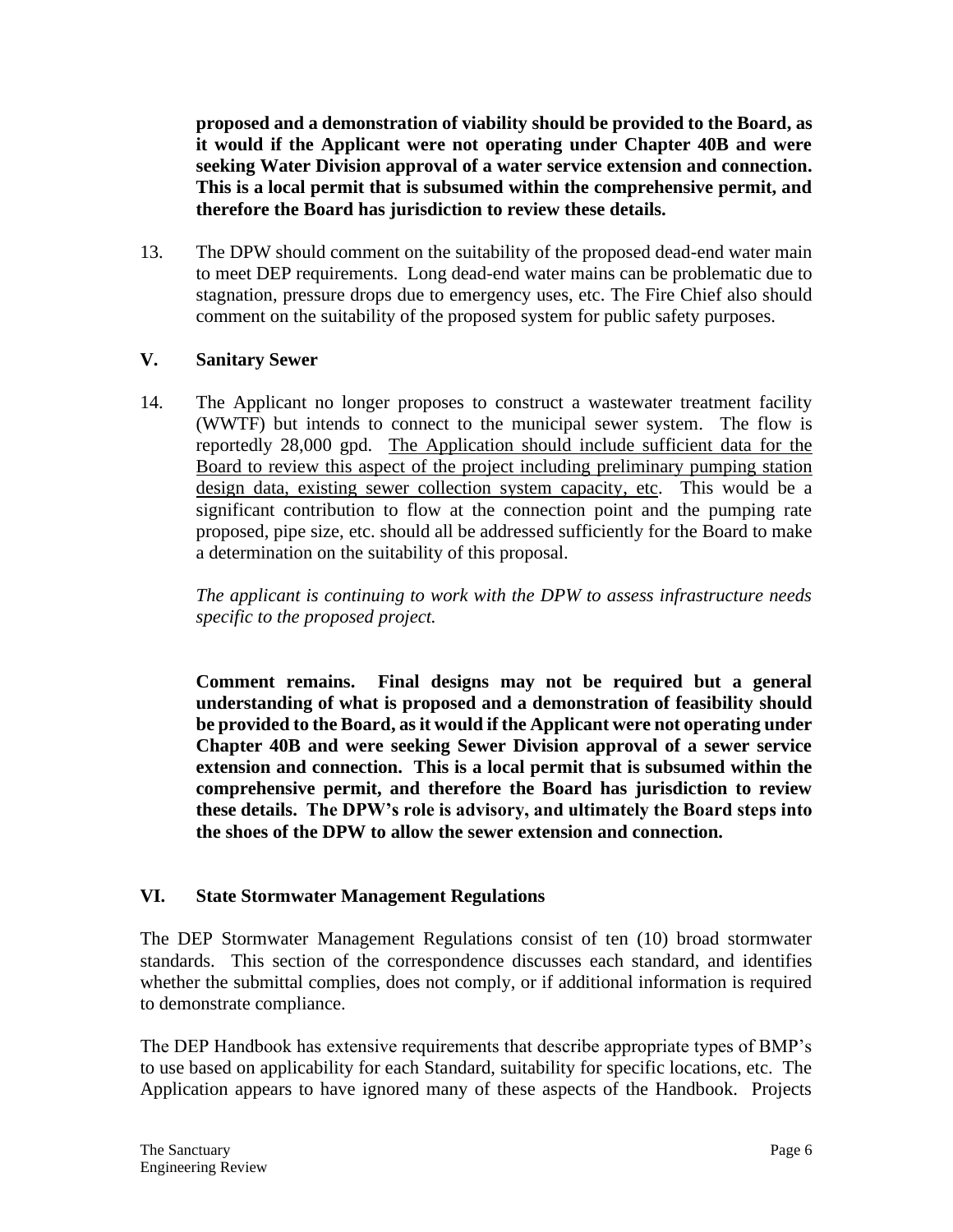should be developed by first reviewing what types of BMP's are suitable and where they can be located. After this effort a plan should be developed to properly implement the proposed BMP's.

#### Standard 1 – Untreated Stormwater

16. The Project's stormwater system includes one new point source discharge and connection to an existing culvert with associated discharge point. There are other issues as noted below, which would impact flows at some of the outlets. The submittal includes the required computations for sizing outlet protection at discharge points. In the case of outlet FES-5, which discharges at the property line and 5-10 feet from wetlands, the design is inconsistent with the detail as over 10 feet of grade change is indicated on the plans but the base is proposed to be level.

*FES-5 was revised such that the discharge area and scouring protection is level.*

# **The flared end outlet has been removed and now a spillway further up the slope is proposed. This does not address the issue as flow over a steep unprotected slope is prone to erosion.**

17. This design will likely result is erosion and scour offsite as the stone stops at the property line. The existing outlet should, at a minimum, be inspected for condition and if there are erosion or scour issues mitigation should be required. It is unclear that the Town has or will grant permission to install a new pipe for this project in the public way, typically an easement from the Town would be required.

*An easement is not customarily required for a utility connection in a public rightof-way. In addition to approvals issued under c. 40B, the Applicant will work with the Town to ensure work within a right of way is consistent with standard practices.*

**On Plan Sheet C-103.2 (Drainage Plan), the Applicant is proposing to pipe excess runoff into an existing culvert that runs under School Street, and which discharges on the east side of School Street. The Applicant should explain what legal right it has to install a new drain pipe and manhole in a public way without an easement, and introduce a new concentrated flow into the public way. The Town should not be responsible for on-going maintenance of this pipe and manhole. I recommend that the Board require a proper outlet be designed for the Bio-retention area.** 

# Standard 2 – Post Development Peak Discharge Rates

18. The HydroCAD model assumes that the Site consists of all Hydrologic Soil Group (HSG) D soils based on NRCS data. The information provided for on-site testing,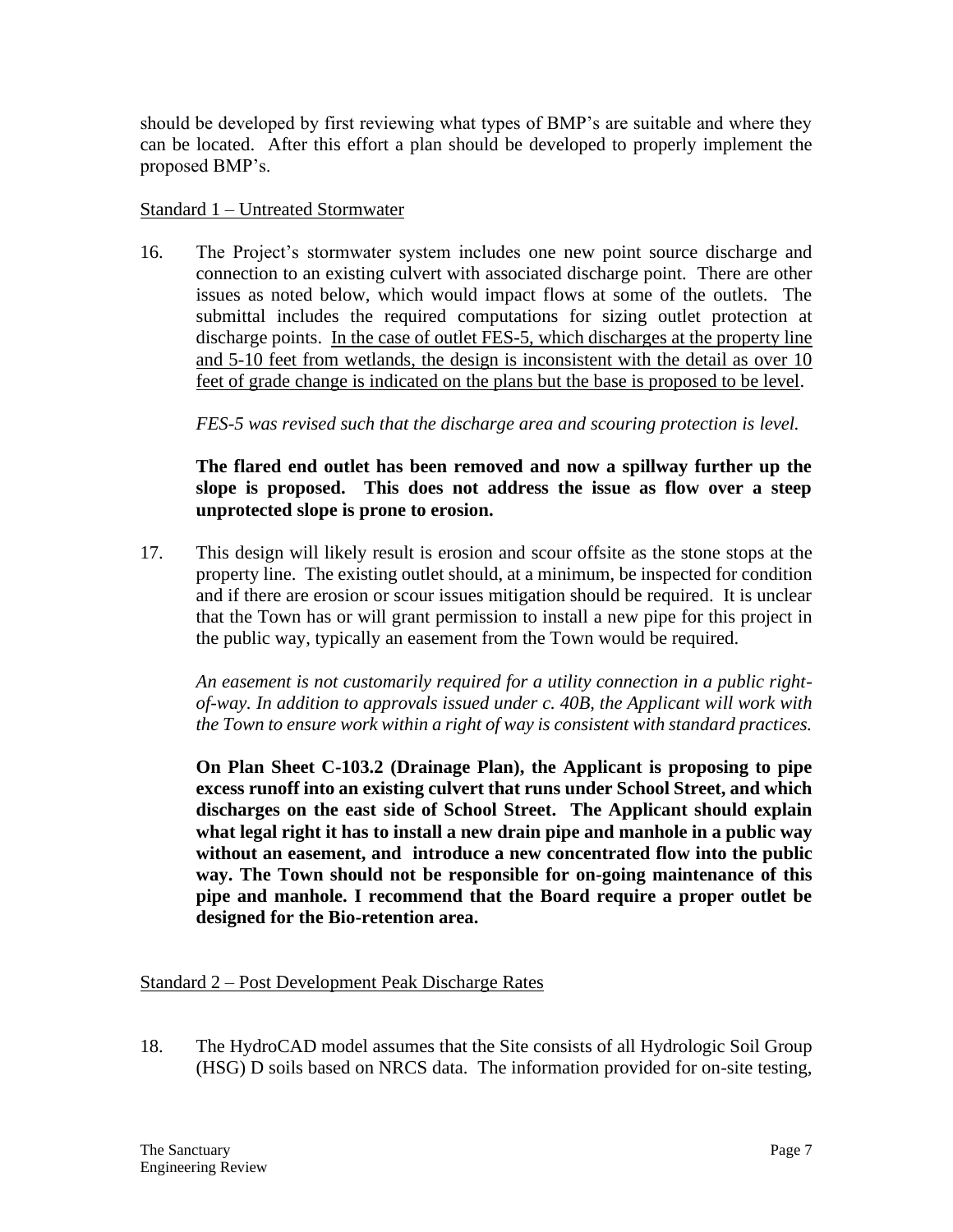although performed well before the initial submission and apparently withheld from the Application, indicates differing, more favorable soil conditions.

*The applicant has updated the drainage report model to include the areas with higher hydraulic conductivity.* 

**Partially addressed, the model assumes that an area approximately 50 feet beyond the soil test locations would be similar soils as observed in the test pits. The Response states that they will test other areas later but since this is a critical aspect of the entire design the basis for the soils should be determined prior to issuance of a Comprehensive Permit.** 

19. The design includes a large subsurface recharge system consisting of 96-inch pipes that would hold and infiltrate 32,555 cubic feet (243,511 gallons) in a 2 year storm and 63,670 cubic feet (476,252 gallons) in a 100 year storm. The bioretention/raingarden (2P in the model) also recharges volume runoff. The model uses an infiltration rate of 2.41 inches/hour based on a loamy sand. Obviously if the soils are suitable for this recharge the correct HSG should also be used in these areas for runoff computations as well.

*The applicant has updated the drainage report model to include the areas with higher hydraulic conductivity.* 

# **Refer to comments under Comment 18.**

20. Only one test indicated ledge at 24 inches below grade. There are certainly ledge outcrop and shallow to ledge areas but the soils encountered are more permeable and the limits of more pervious soils should be determined and the HSG corrected to reflect actual conditions on the site.

*The applicant has updated the drainage report model to include the areas with higher hydraulic conductivity.* 

# **Refer to comments under Comment 18.**

21. Use of HSG D soils overestimates existing runoff where more permeable soils are present on the site. Based on available results, there has been insufficient testing to determine soil conditions across the site.

*The applicant has updated the drainage report model to include the areas with higher hydraulic conductivity.* 

# **Refer to comments under Comment 18.**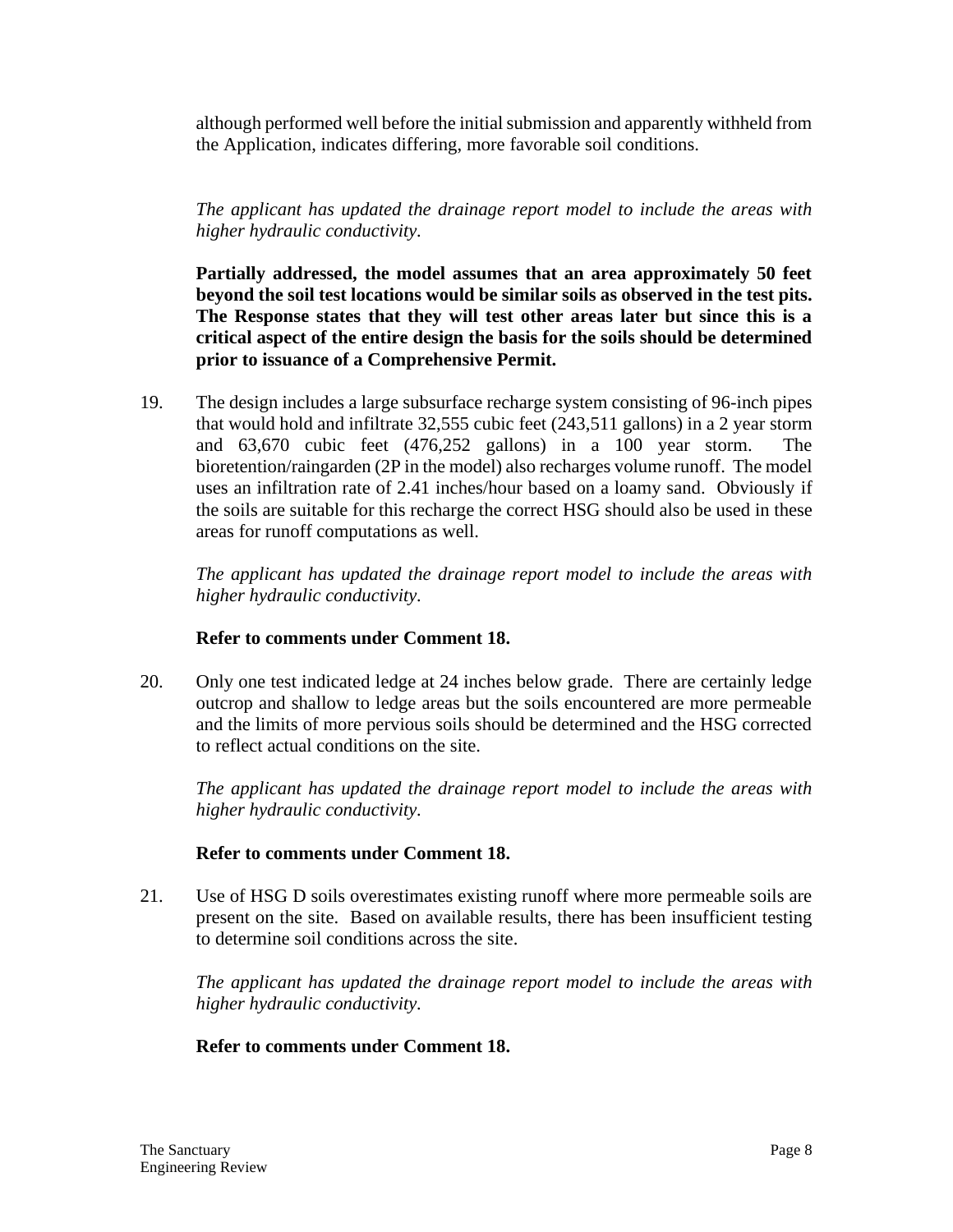24. Under the proposed case, sub-area E5 is eliminated as the low area is proposed to be filled in. The other four general discharge areas are the same but the flow paths are not consistent with the existing in some cases. As noted under Existing Conditions, the model should assess impact to the vernal pool to the east of the proposed building. It is assumed that all runoff flows to the culvert under School Street.

# *The design has been updated to provide a subwatershed to the vernal pool to the east of the proposed building.*

**The watershed plan has been revised to map flow to the central vernal pools as one additional subarea. The area has also been extended to the east side although it appears incomplete relative to offsite flow into the vernal pool areas.** 

**In addition, the HydroCAD analysis assumes that the flow to the vernal pools just directly connects to the 18-inch culvert. However, a vernal pool would be an area of ponding and should be reflected as such in model. The submittal does not include any further survey data to define the overflow outlets, contours for the ponding areas, initial water level conditions for the vernal pools etc. The limit of each of the vernal pools may be the initial water level for the model, although vernal pools are a seasonal phenomenon in the spring during high water periods and may not be representative of typical conditions for this type of model.** 

**The revised design is an inadequate model of proposed conditions and should assess each vernal pool based on actual site characteristics. It is likely that the two vernal pools are separated by some topography or they would not have been identified as distinct areas.** 

25. The proposed conditions assumes that the slope between the access road and the building (west of the building) would be developed with a "good brush" condition. This is a questionable assumption as it takes some effort to develop soil conditions associated with "good brush". This condition has a lower runoff curve number than the existing "good woods" condition and would underestimate runoff.

*The soil condition for the slope between the access road and the proposed building was revised from "good brush" to "dense grass."* 

# **Unaddressed. The "good brush" condition remains in the calculations and in fact has been added to area P-1.**

26. Open stormwater basins (bioretention and/or rain gardens in the model would be inundated with water during storms and should have a runoff curve number of 98 for water. Area P6 assumes that the impervious area is disconnected and would be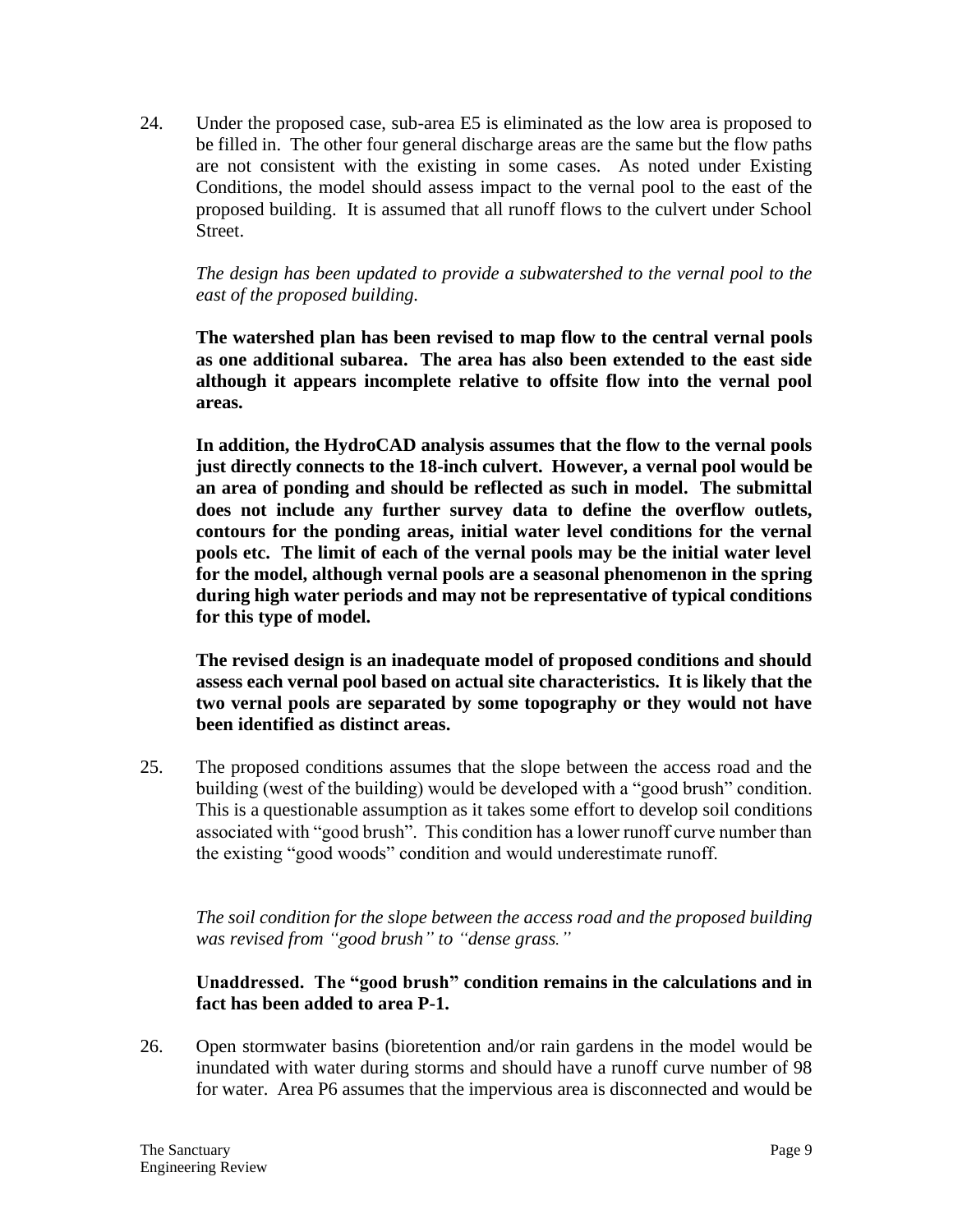adjusted by uptake through flow over vegetated areas. The vegetated area appears to be swales between the walls. Runoff in this area would flow over the 5-foot wall, and then the 13.5-foot-high wall at the transformer. I note that there is an error in the time of concentration in P6, and Bermuda grass is a southern species that does not grow in New England.

*The design has been updated to provide runoff curve numbers of 98 for the open bioretention areas and removed the reference to Bermuda grass.*

**Partially addressed. The calculations include the runoff curve number for water in open basins and eliminated the Bermuda grass from the time of concentration calculations. The unconnected impervious condition remains and should be removed since flow would be into the swale.**

27. The storm sewer system is designed for the 25-year storm; it is not a reasonable assumption that all of the runoff in a 100-year storm would be conveyed to the various systems since the pipe and inlet sizing has not been designed for that case. The design should assess the capacity of inlets and pipes, in particular where catch basins are located on a slope, where bypass would discharge to a different system than assumed in the HydroCAD calculations. This Site is on a very steep hill with a constant steep slope from the building entrance on the east, all the way around to School Street at the northerly end. Catch basin inlets along this slope discharge to three different systems and bypass of one would impact flows to the next system. Capacity of the inlets in particular is a critical factor to be considered.

*Catch basin inlets calculations for the 100-year storm have been provided for the entry driveway; pipe sizing calculations were revised to reflect the 100-year storm intensity (10.3 inches/hour).* 

**The design now proposes double grate catch basins (4' of grate perpendicular to gutter line) along the access roadway on both sides. Based on a review of the grate capacity analysis it does not appear that the flows from the pipe capacity analysis for the 100-year storm were used for the few catch basins analyzed. This issue remains to be properly addressed.**

28. The use of bioretention areas and rain gardens for rate control is not consistent with the DEP Handbook and Specifications. Volume 2, Chapter 1 provides a description of the selection process for appropriate BMP's. Appropriate BMP's for rate control are listed on page 29 of Volume 2, Chapter 1. In addition, the Specifications for bioretention areas and rain gardens cited in Volume 2, Chapter 2, page 23 of the Handbook includes a Table that lists the applicability for Standard 2 as N/A (not applicable).

*The bioretention areas are provided to control Water Quality and Quantity as recommended in the DEP Handbook.*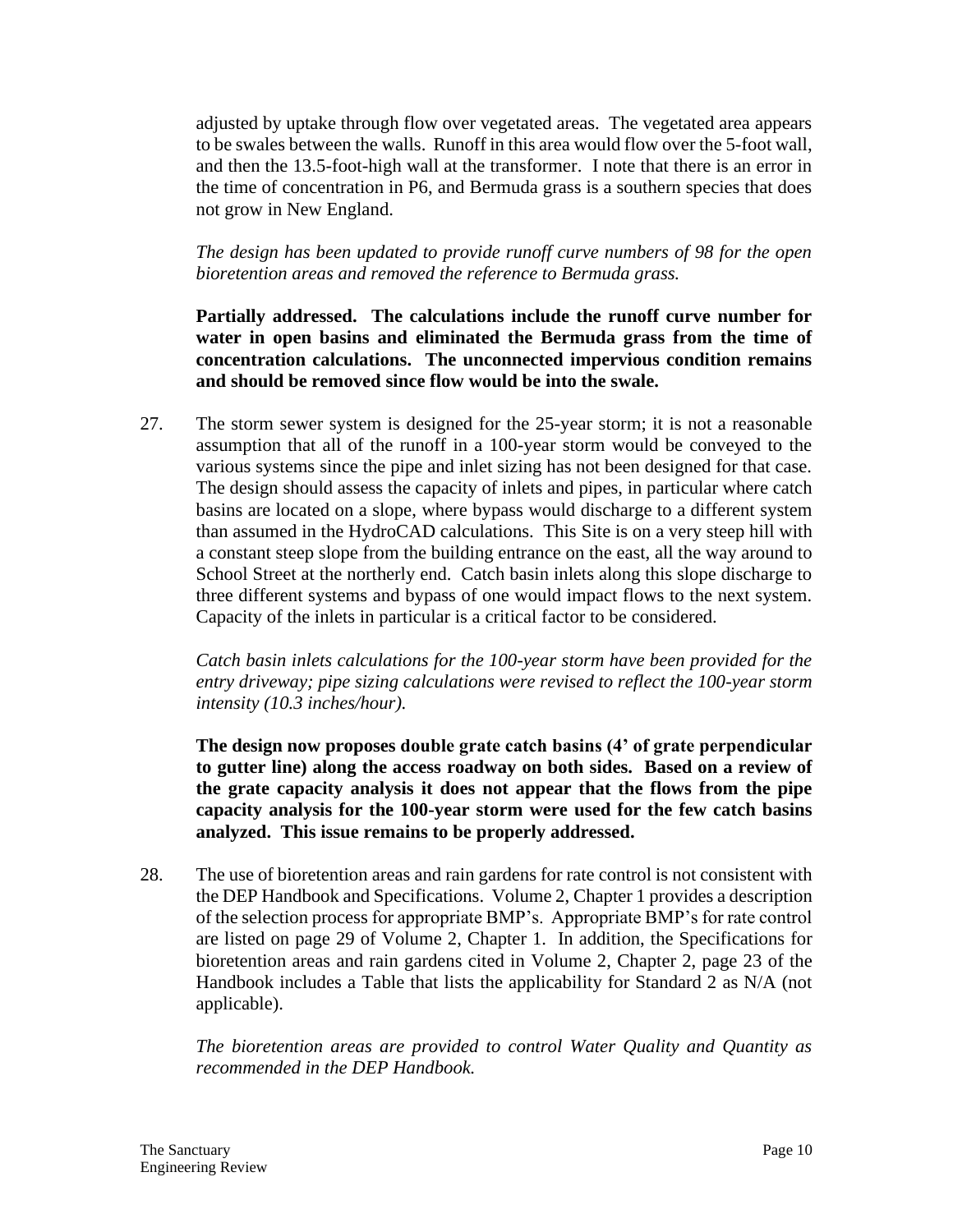**Not addressed. We agree that bio-retention area/rain gardens are for Water Quality and Quantity, but the issue is that the Applicant is using these systems inappropriately for runoff rate control. Page 28 of Volume 2, Chapter 1 describes the types of Quantity controls various BMPs provide as listed in Table 2-2 on page 29 of Volume 2, Chapter 1.** 

29. In addition to the basic use of these systems, the design and calculations are not consistent between details and the HydroCAD calculations. Sheet C 505 has two details, one for a "Typical Filtering Bioretention Area" and one for a "Rain Garden". The Plans identify both the area to the north of the access road (2P in HydroCAD) and at the south side of the entrance (RG-2 in HydroCAD) as "bioretention area/rain garden". The details are quite different as the Typical Filtering Bioretention Area has an impervious liner where the Rain Garden is designed to exfiltrate.

#### *The design and calculations have been revised to clarify*

**Partially addressed. The details now distinguish between the two different systems although the details are not consistent with the HydroCAD calculations relative to the infiltrating bio-retention area. The only outlet is an emergency spillway, located above a steep slope and utilized in all storms greater that the 2 year storm. The Board should require a normal outlet appropriately located. The detain indicates a beehive grate outlet. The rain garden at the entrance is modeled with a standard flat grate with 2 inch square openings, although the detail again has a beehive grate.**

30. In the case of the northerly system (2P) the bottom of the media and stone, i.e. the exfiltration surface below the treatment zone, is at EL  $54.7 +/-$  and ledge is listed as EL 55 in Test Pit 14. The design includes exfiltration although it is not going to occur in ledge. The rate in the HydroCAD calculations is for loamy sand, although the test pits encountered fill and sandy loam; even if exfiltration were feasible, the rate is over estimated. The plans and details do not provide sufficient data on elevations to construct the system properly to match the values in the calculations.

#### *The design has been adjusted to provide adequate separation to Test Pit 14.*

#### **The system has been raised to EL 57, which provides the minimum separation of two feet and uses a sandy loam infiltration rate consistent with soil conditions. Please see Comment 37 below.**

32. The detail indicates a 12-inch beehive grate yet the model uses a flat grate with 16 2-inch square openings. The overflow outlet is located within the Town right-ofway. The project should provide sufficient space to install BMP's within the property.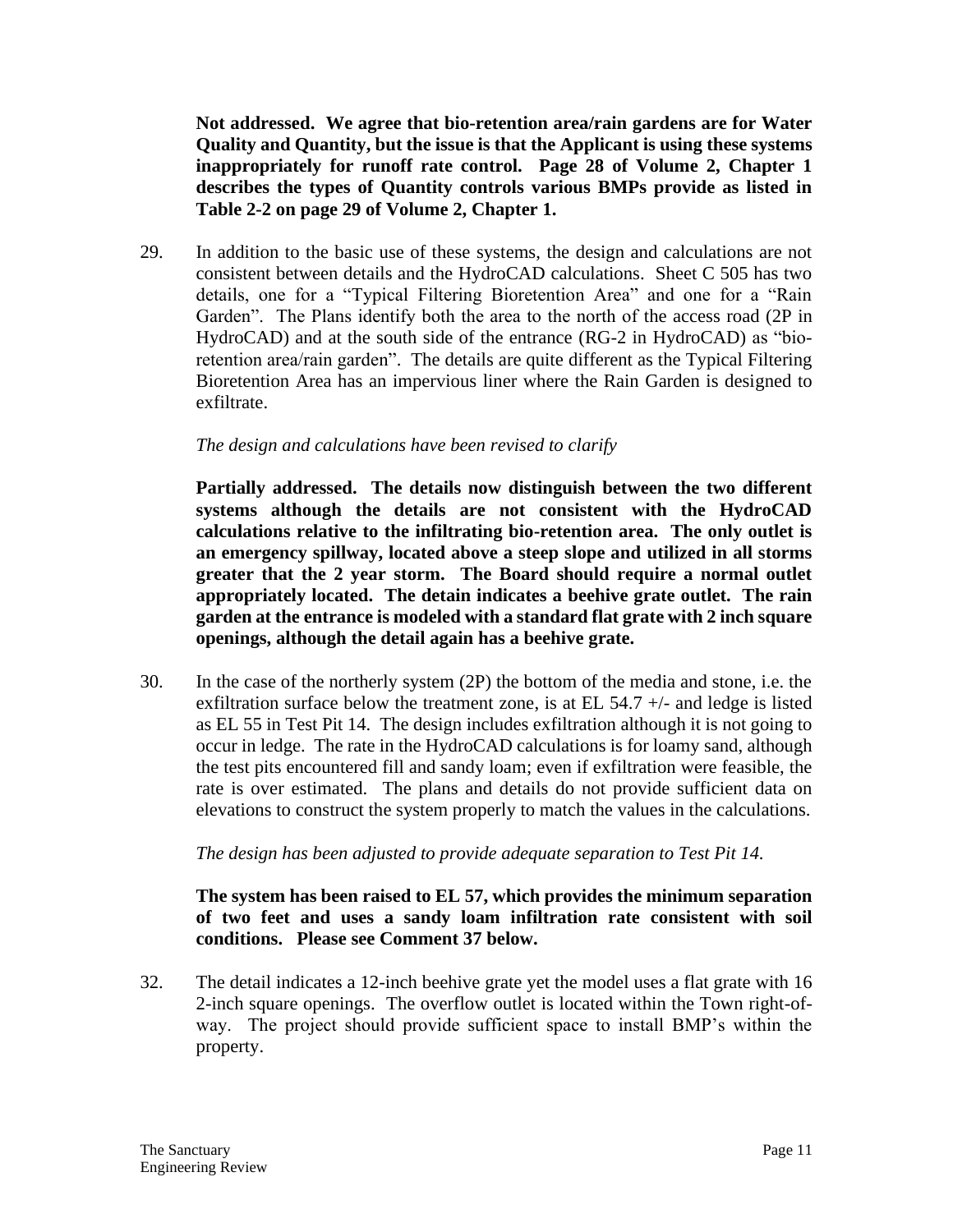*The detail was revised to indicate a 2 24" x 24" grate. The proposed project will alter the right-of-way significantly by installing the entrance driveway. The plan has been revised to illustrated the BMPs completely out of the right-of-way.*

# **Partially addressed. See Comment 17 above concerning the proposed concentrated flow into School Street. Also, the outlet structure details on the plans are internally inconsistent.**

33. The DEP Handbook also lists subsurface structures as not suitable for rate control in the same table as listed above, 29 of Volume 2, Chapter 1. The Specifications for subsurface structures cited in Volume 2, Chapter 2 page 103 of the Handbook also includes a Table that lists the applicability for Standard 2 as N/A (not applicable). Although it is understood that frequently these structures are used for rate control purposes and infiltration trenches are listed as suitable for rate control, the design of these systems should comply with setback requirements for infiltration trench systems at a minimum when used for this application. In this case there is both a retaining wall and steep slope (greater than 20% slope) within 15 feet of the system. The exterior face of the retaining wall is EL 94+/- and the base of the stone for the system is at EL 101. The maximum water level in the system varies from 102.82 in the 2-year storm to EL 106.78 in the 100-year storm. It is likely that there would be breakout through the wall or discharge to the proposed wall drainage system as indicated in the details for the wall. Soil testing indicates both sandy loam and loamy sand in the small part of the system area that was tested (testing was limited to the southeastern corner of the system). The slowest Rawls rate should be used for the design to comply with DEP Handbook requirements. In this case additional testing at the north and west sides should be performed. The limit of the geotextile reinforcing is not indicated but should also be a factor in the design. The submittal should include site specific details, cross sections, etc. This is a critical component of the stormwater management system and it does not appear to have been well thought out relative to requirements and impacts.

*The subsurface infiltration system is provided to control Water Quality and Quantity as recommended in the DEP Handbook. The subsurface infiltration system and retaining wall was designed using the MassDEP "Guidelines for Design and Installation of Impervious Barriers and Slope Stabilization for title 5 Systems" to address the breakout concern. The Rawls rate used for UIS-1 was revised from a loamy sand (2.41 in/hr) to a sandy loam (1.02 in/hr).*

**The Response claims that the design is based on Title 5 guidelines for a breakout barrier. The use of a breakout barrier consistent with a Title 5 septic design is not consistent with Stormwater Handbook requirements. These are completely different systems with different functions. This is a significant issue as two very large infiltration systems are designed to retain and infiltrate all runoff from all storms excepting a small discharge in the 100 year storm. No supporting data of any kind has been included in the plans or calculations.**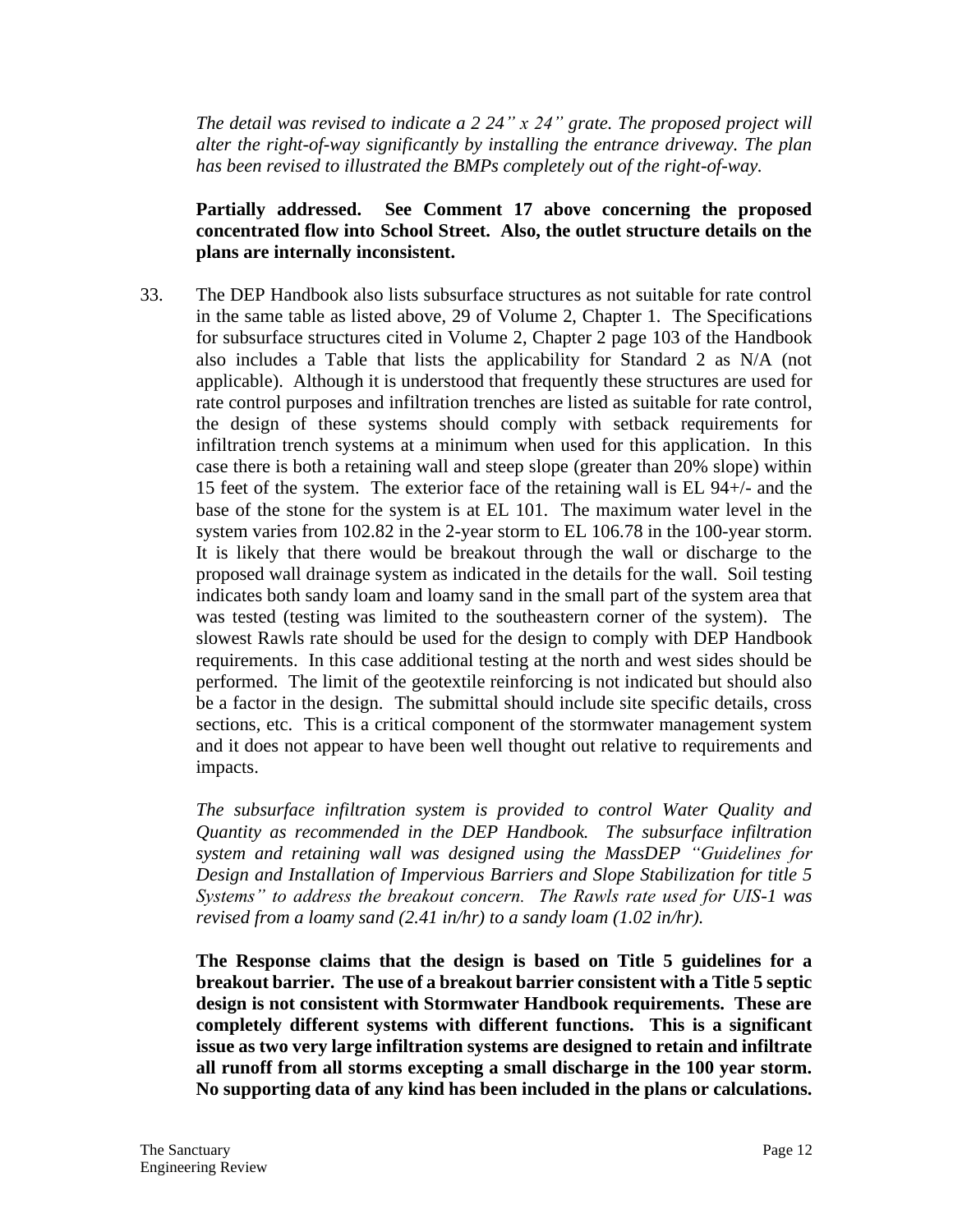**As noted previously site-specific cross sections should be provided for the Board to evaluate this design.**

**Th plan and details for the outlet control structure (OCS 3) for the 96 inch pip system is inconsistent with the calculations. The systems as drawn on the plans are linked by pipes and an overflow weir set at EL 107. Anytime the water level in either system is above EL 107.0, flow would be directed to the other system. The easterly chamber system would exceed EL 107 in the 10 year storm and greater and the pipe system would exceed EL 107 in the 100 year storm. The model or plans and details should be revised to correct this issue.** 

**Additional issues with the model in the May submission:**

o **Insufficient testing for the new proposed system has been provided. The one test pit within the system encountered ledge at 58 inches and this test pit was at the lower end of a very steep slope. It is unclear that this is a feasible system to construct as proposed. The state Stormwater Standards require a minimum of two test pits for each system. Although it is acceptable to install fill over pervious soils, the data should document that sufficient suitable soils exist in this area.**

**The HydroCAD (computer simulation) model has fundamental input errors. For example, the model is showing more flow out of a system than enters it, indicating an input error at some stage of the model.** 

**Overall, the Applicant has not provided sufficient documentation to demonstrate compliance with Stormwater Standard 2.**

# Standard 3 – Recharge to Groundwater

34. This standard requires recharge of runoff to compensate for the increase in impervious area. The submittal claims that the Site is not suitable for recharge due to poorly drained soils and high groundwater and has only complied to the extent practicable. As noted insufficient testing has been performed to justify this claim. Although there is exposed ledge and shallow to ledge areas, the Applicant should perform sufficient testing to demonstrate that there are no other areas available. In particular, infiltration should be provided to the vernal pool to the east of the building if feasible.

*The checklist has been updated to note that the recharge BMPs have been sized to infiltrate the Required Recharge Volume. The applicant has updated the design to provide a recharge system that is directed to the same subwatershed as the vernal pool.* 

**The submittal no longer claims the site is not suitable for recharge, but still claims that all but the few areas where soil testing has occurred are D soils. D soils have the lowest required recharge volume. As noted, if more permeable**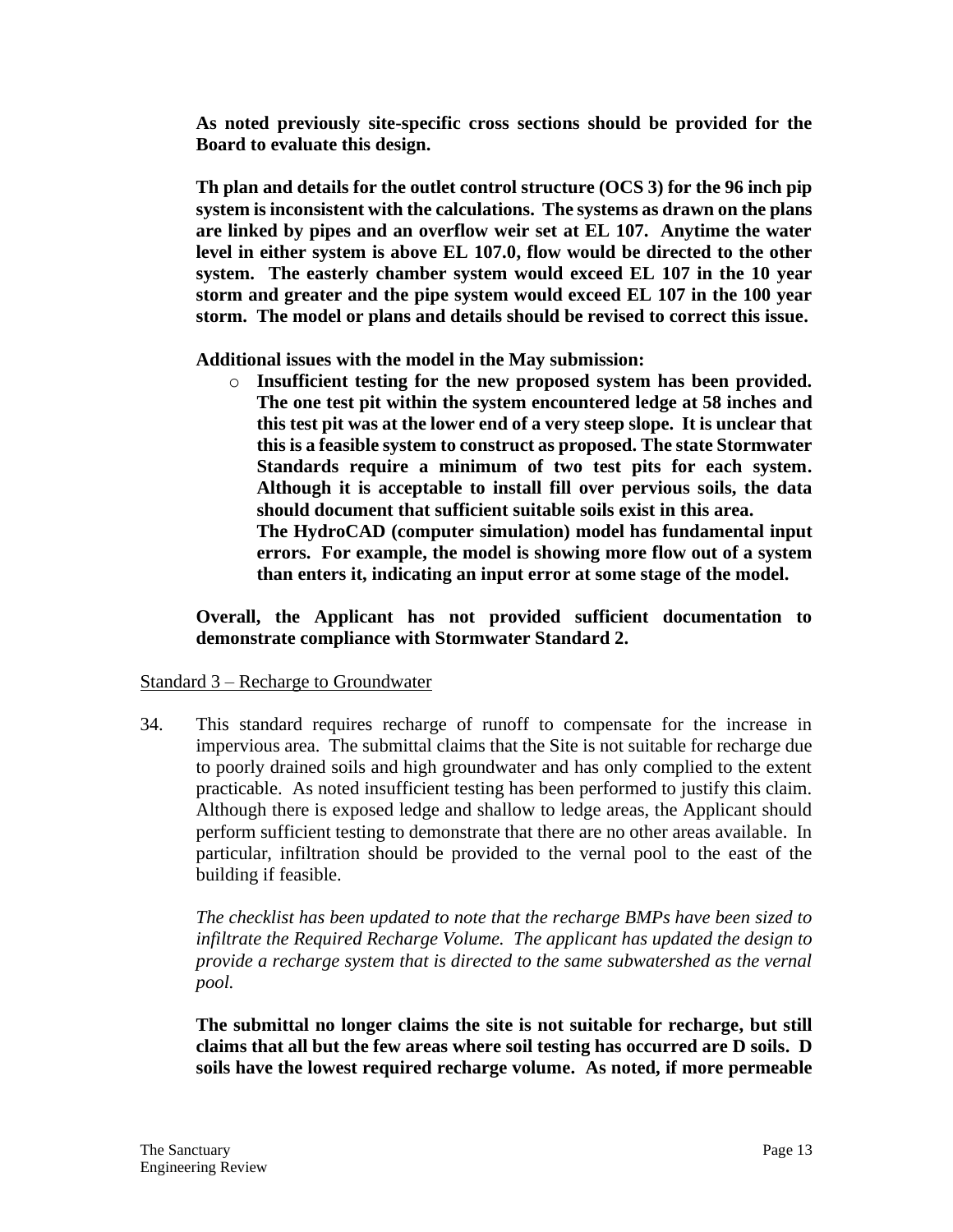**soils are present on the site the required recharge would increase and the design would need to be revised to reflect actual conditions.** 

35. The recharge calculations are based on the entire site consisting of HSG D soils, although as noted in the Report, soils are not HSG D in the areas tested. The submittal needs to quantify the limits of soil types to accurately estimate required recharge. This calculation should be based on each receiving area.

*The applicant has updated the drainage report model to include the areas with higher hydraulic conductivity.* 

**Recharge calculations assume all HSG D soils where impervious areas are proposed. As noted, there has been insufficient on-site soil testing to justify this claim***.*

36. Where vernal pools are present it is critical to maintain the water balance. In addition, the existing site has a large recharge area in sub-area E5. This volume should be included as part of the overall requirement as this low area is completely eliminated. The Applicant should review the requirements of Volume 3, Chapter 1 of the DEP Handbook, in particular page 17 that discusses impacts for vernal pools due to redirected recharge. The design does not meet this requirement.

*The existing HydroCAD model accurately indicates the recharge area in sub-area E- 5. The applicant has updated the design to provide a recharge system that is directed to the same subwatershed as the vernal pool.*

**There are three vernal pools in or proximate to the work proposed. One is in Wetland D where it is proposed to reduce direct runoff volume significantly. Infiltration is proposed in the bio-retention system, which would likely contribute baseflow to the vernal pool 100 feet to the west. In the center of the site are two other vernal pools, although the submittal treats them as one. Each vernal pool should be modeled and additional topographic data is required to define the limits of each. The revised system proposes recharge near the southern vernal pool. In the prior submission the wetlands and vernal pools were not included in the analysis. The revised data, while an improvement, does not provide adequate information to determine that the project complies with state stormwater requirements.**

As noted under Standard 2, although there appear to be suitable soils under the subsurface infiltration system, slope conditions, retaining wall design, etc. impact the practicality of the design.

37. Based on the data provided, the northerly bioretention area/rain garden would not be suitable as designed due to ledge. Soil conditions also vary from the infiltration rate used. There appears to be sufficient soil depth but it is proposed to excavate to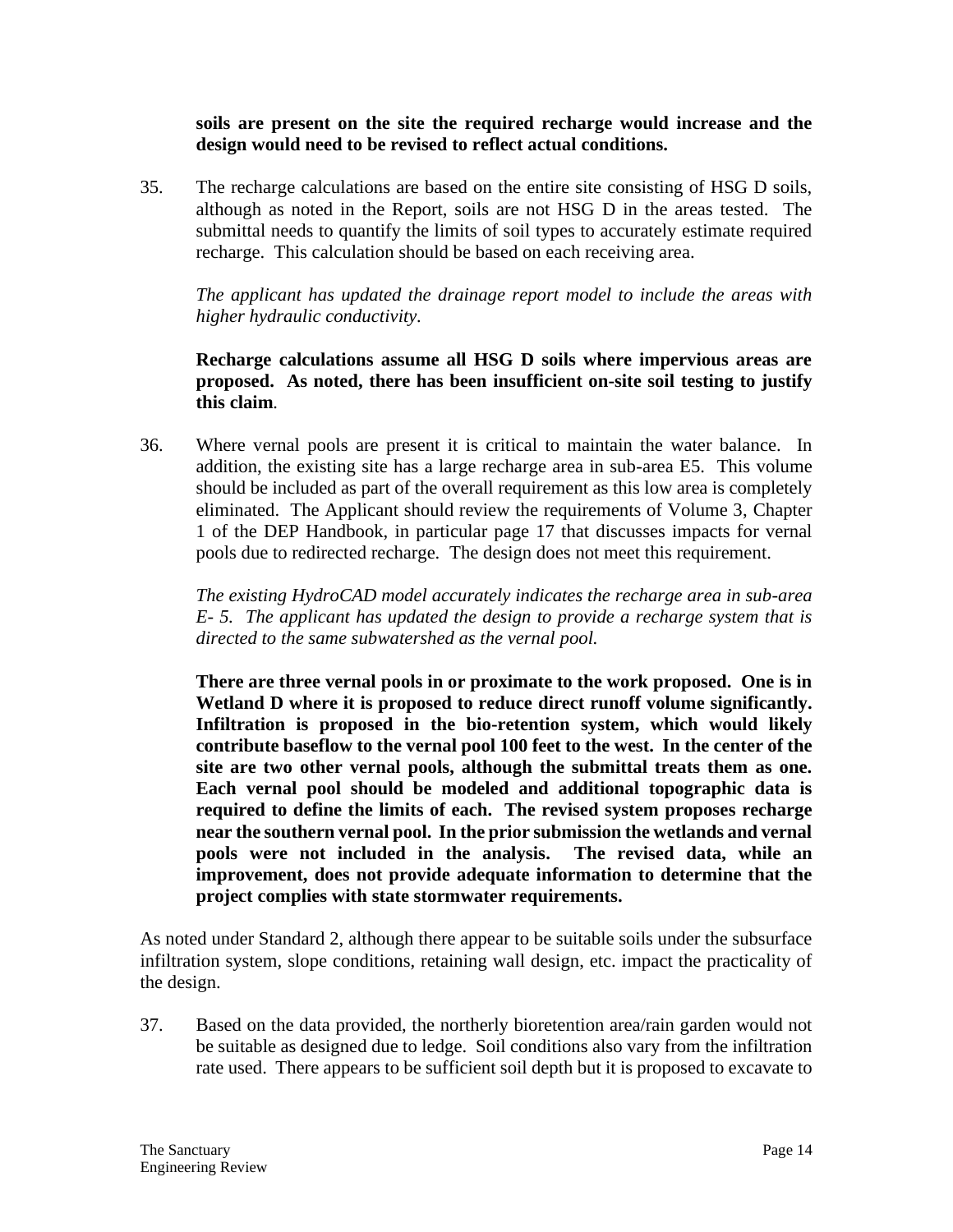ledge removing most of the available soil. It is likely that less than four feet of soil separation could be provided, which would also require a mounding analysis.

*The design has been revised to remove the system from the ledge. A mounding analysis is required when a system has less than four of separation and the recharge system is proposed to attenuate the peak discharge rates. The northerly bioretention area is not proposing to attenuate peak discharges so no mounding analysis would be required.* 

**The system has been raised with the base of the stone at EL 57, two feet above the ledge. As this system has just two feet of separation from ledge and the system is proposed to be used for runoff rate control in the 10-year and greater storm (nearly a 50% rate reduction through the system in a 10-year storm), a mounding analysis is required and has not been performed. I disagree with the contention in the Response that the system is not proposed to attenuate peak discharge rates; it is in the model and the results indicate rate reduction due to this system. The testing in this system is listed as "Preliminary" and complete logs were not provided. The logs omit information on soil color, structure, consistency, and redoximorphic features. The Board should require additional testing for this system.**

38. The drawdown calculations should be for the 100-year storm where infiltration is part of the rate control component, or at a minimum drawdown time for the volume below the outlet should be used. The basis for the volumes provided has not been explained in the submittal but is a significantly lower volume than the storage below the outlets.

*Drawdown calculations were revised utilizing the 100-year storm volume and using 1.02 in/hr. infiltration rate. Storm events were extended from 30 hours to 72 hours to show that the system is empty within the required time.* 

**Calculations have been provided for two of the systems. However, the plans and calculations do not match relative to the design. There are no calculations for system "UIS 2" as required. The recharge volume used for the bioretention area is much lower than the HydroCAD infiltrated volume; if the correct volume is used the system would require 121 hours to drain and does not comply.**

**Under existing conditions there is a large depression on the site that currently collects and infiltrations runoff. This area is identified as Subarea E5 in the Report. It is proposed to fill this area in completely, which would also result in a loss of recharge over existing conditions. The recharge volume lost by filling in this area should be included in the recharge calculations as the DEP Stormwater Regulations require compensation for reduced recharge.**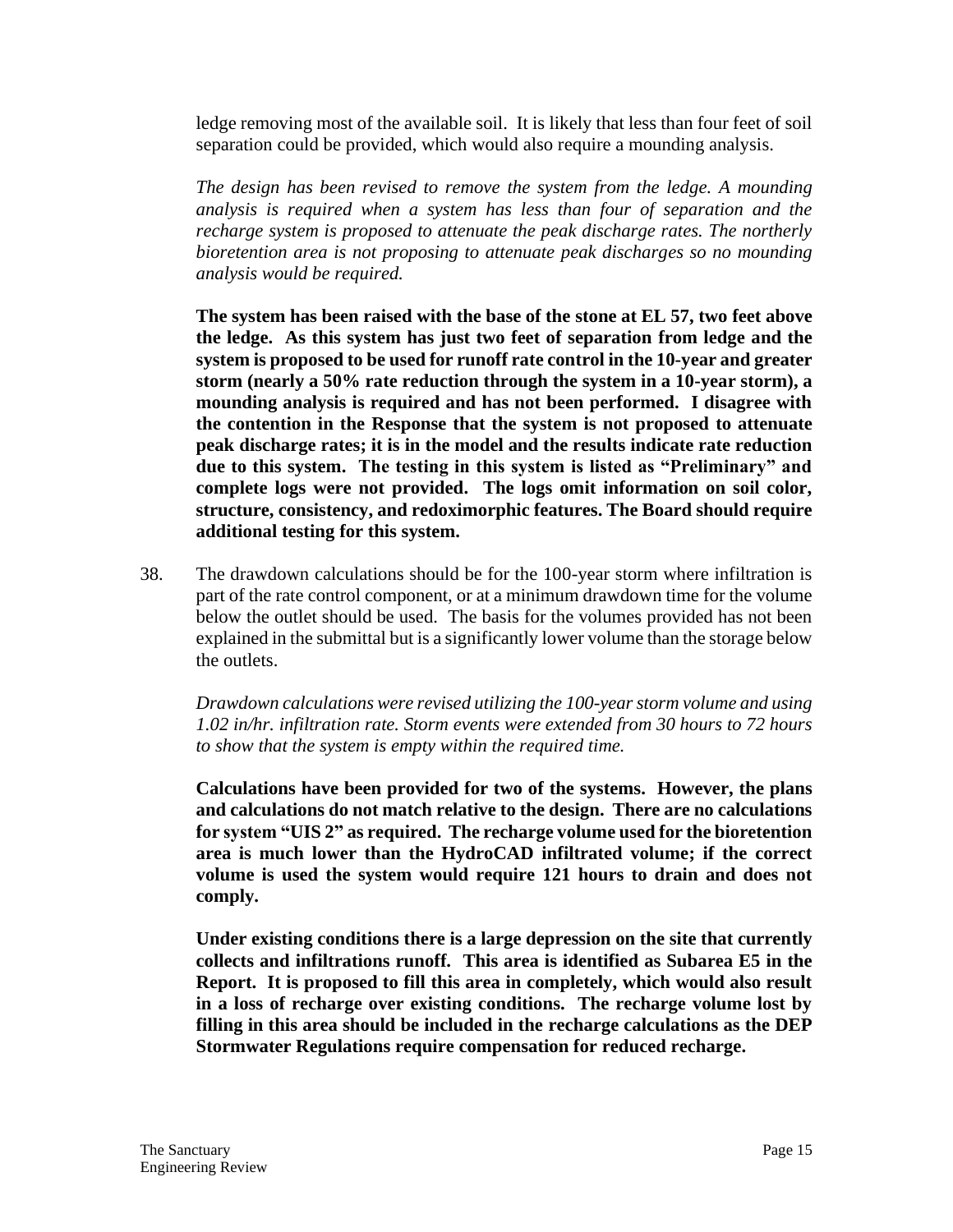#### Standard 4 – 80% TSS Removal

This standard requires that runoff be treated to 80% removal of total suspended solids (TSS) prior to discharge.

39. The submittal erroneously combines treatment trains for the northerly bioretention area/rain garden. This area would receive direct runoff from several catch basins that do not flow through the subsurface infiltration system. Treatment trains should be broken out based on the areas.

*TSS removal calculations were revised to include a table for all treatment trains.*

# **Partially satisfied. The treatment trains have been corrected, although one should also be provided for UIS 2 or if the same as UIS 1 it should be listed on the form.**

40. Catch basins can provide 25% TSS removal provided that the tributary area is .25 acre or less. Most of the catch basins may meet this requirement but the Applicant should document the area tributary complies.

*All catch basins meet the required area minimum. CB-15 is the only catch basin with greater than 0.25 acres flowing to it and all of the area is pervious* 

#### **The Response states that all catch basins meet requirements but the supporting documentation has not been provided.**

43. Bioretention areas and Rain Gardens are credited with 90 % TSS removal subject to proper design. As noted above under Standard 2 in particular there are several issues to address in the design.

*The applicant's design meets the requirements of Standard 2.*

#### **See comments above under Standard 2.**

*Insufficient data has been provided to confirm compliance with Standard #4.*

#### Standard 6 – Protection of Critical Areas

Based on a review of MassGIS data and information in the submittal and other supplied information, the Site would be in a critical area as tributary to both a Cold Water Fishery and Certified Vernal Pools.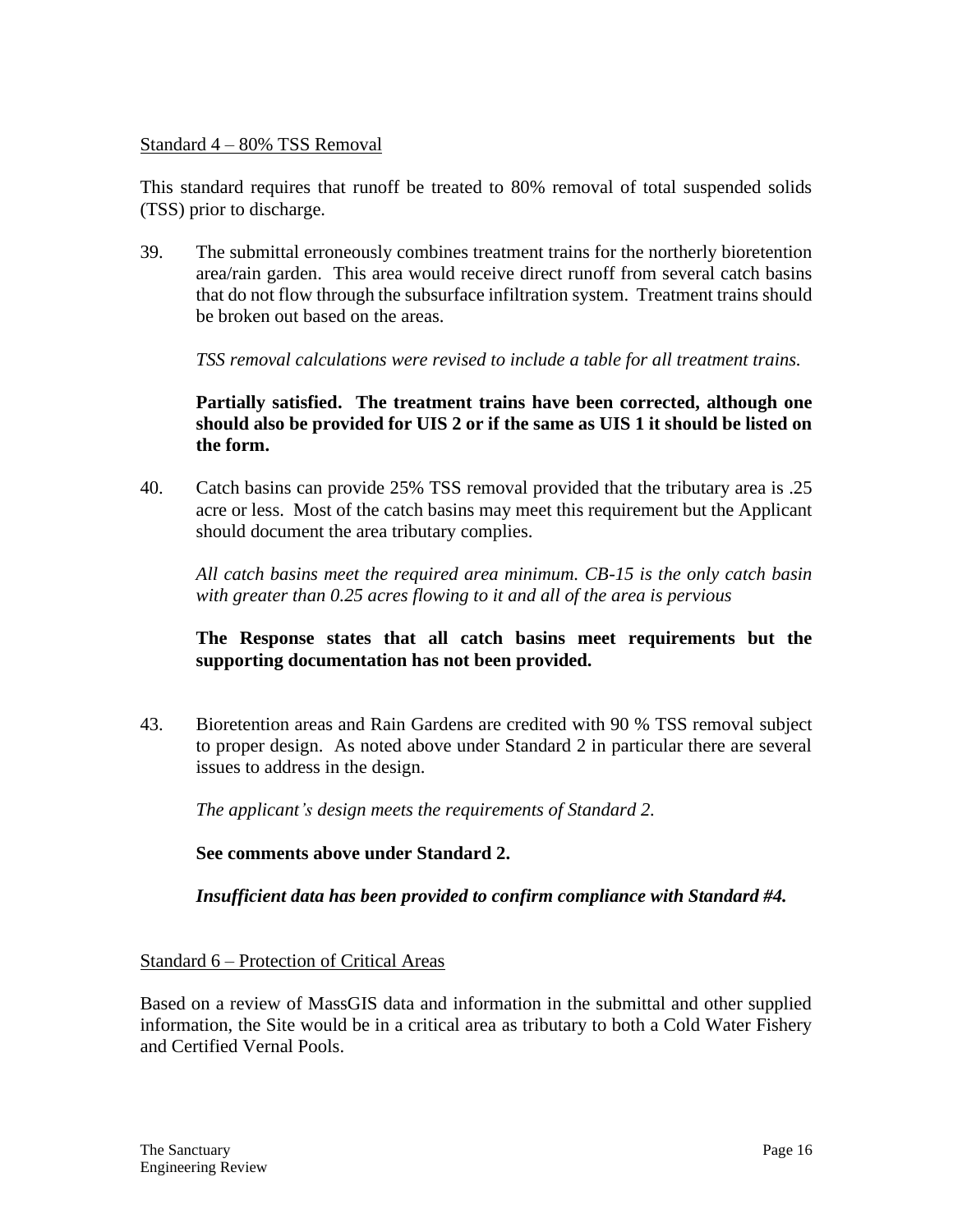45. The submittal proposes an outlet within 100 feet of a vernal pool and does not comply with this Standard. In addition, a habitat evaluation must be performed and potentially a Thornthwaite water balance analysis for all vernal pools to confirm that there would not be an impact.

*The MassDEP Stormwater guidelines note that the stormwater best management practices (BMPs) should be set back 100'. The stormwater outlet is not considered a BMP. The design does comply with this standard. Water budgeting analysis is not required if the recharge is directed to the same watershed where the impervious surfaces are proposed. The project is proposing recharge be directed to the same*  watershed where the impervious surfaces are proposed. Therefore, it is not *required.* 

**It is questionable having a large spillway directly at the 100 foot buffer to the vernal pool is adequate protection.** 

*The submittal does not comply with Standard #6.*

# Standard 8 – Erosion/Sediment Control

This Standard requires that an Erosion and Sedimentation Control plan be developed for the Site.

46. In this case a NPDES SWPPP will be required. As a detailed construction management plan has not been provided at this time, I have not reviewed this aspect in detail.

*It is not customary to prepare a SWPPP without a general contractor's input. The applicant will prepare a SWPPP prior to the submittal of a building permit and would anticipate a condition of the Comprehensive Permit requiring as much.* 

**The Response indicates that the Applicant would like to defer this aspect until submission of a building permit. For a site of this magnitude in a sensitive area The Board should require a construction management plan with sufficient detail to assess how the project will impact the area. The Board should require that a draft SWPPP be submitted for review and approval prior to the close of the hearings. The SWPPP should include detailed data on staging including parking, trailer locations storage areas, etc. in addition to stockpile locations, temporary basins etc.** 

Standard 9 – Operation and Maintenance Plan

This standard requires a plan for long term Operation and Maintenance (O&M) of stormwater BMP's.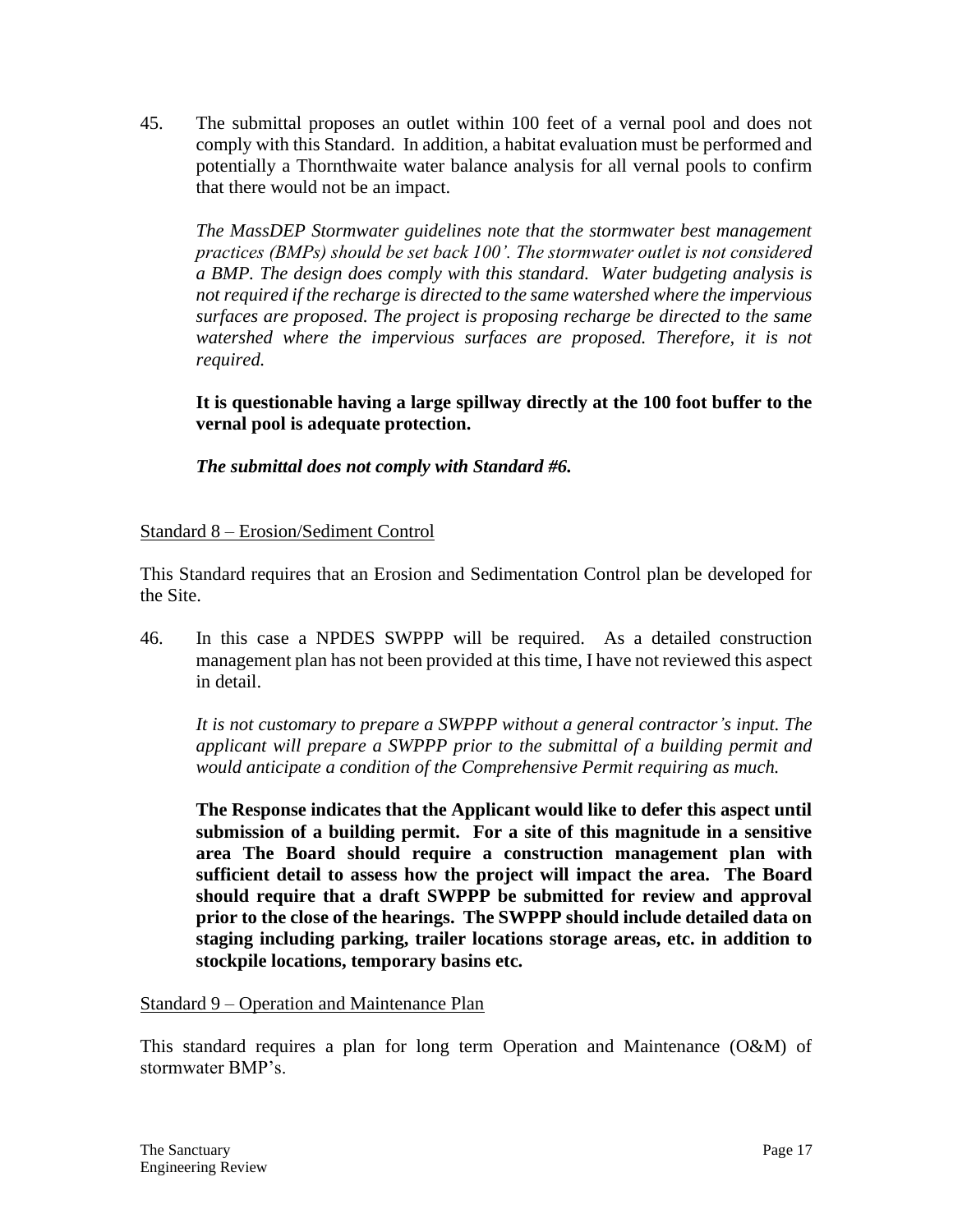47. A Long-Term Pollution Prevention Plan was included in the Report. In this case, aspects of the construction phase are included with the long term plan. There should be separate plans, as the long term plan will be transferred to the homeowners association and the construction phase involves different BMP's etc.

The following structural BMP's are proposed:

Catch basins – Catch basin O&M complies with DEP requirements.

Bioretention areas – The O&M should specify monthly inspections and include when to replace all of the media.

Proprietary treatment units – The manufacturers maintenance manual should be included in the O&M.

Subsurface Systems – No data on maintenance of this critical system, which will be difficult to maintain, has been provided.

*The O&M plan can be provided as a standalone document at such time it needs to be transferred to a property management company. The applicant is agreeable to providing this as a condition of approval prior to the final occupancy permit, as is customary.* 

#### **None of the above issues have been addressed.**

48. There is a Plan included with the O&M that identifies, snow storage areas (which appear to be limited on this site), but the plan should also include all BMP locations.

*The Snow Storage Plan was revised to show all BMP locations.*

**Not addressed, the Snow Storage Plan only shows snow storage not all BMPs.**

#### **The Operation and Maintenance Plan needs additional information as discussed above.**

#### Standard 10 - Illicit Discharge

49. The DEP Checklist states that an illicit discharge statement has been provided, but it was not found in the Report.

*A signed and executed Illicit Discharge Statement was included with the revised Drainage Report.* 

# **Partially addressed, an unsigned illicit discharge statement has been included.**